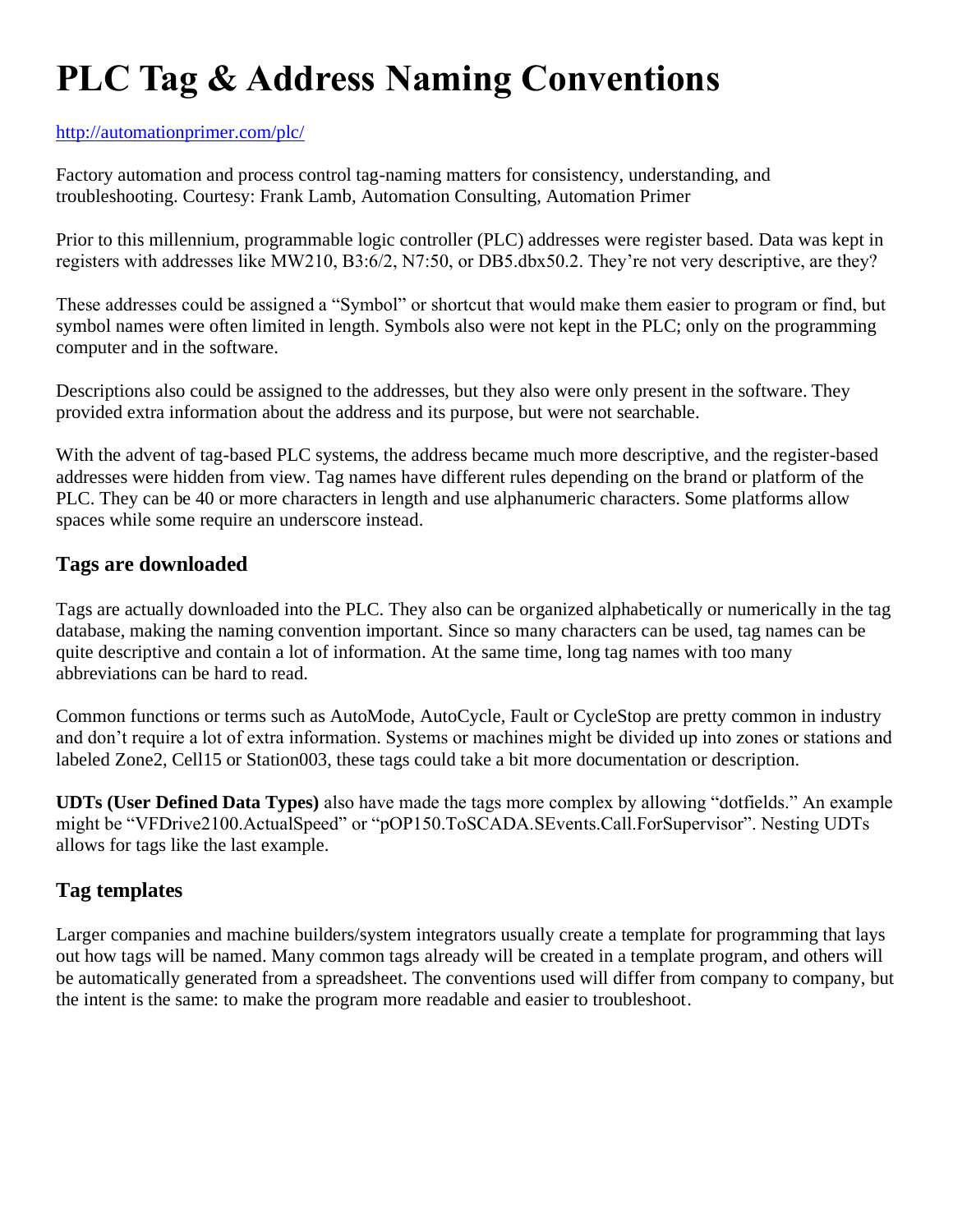

Factory automation and process control tag-naming matters for consistency, understanding, and troubleshooting. Courtesy: Frank Lamb, Automation Consulting, Automation Primer

There are two major divisions of tag naming philosophies. In the manufacturing industries such as automotive and other products, devices are often named by their function and location. They also often include a number referencing a page and line where the device is located in the electrical drawings. An example of this might be "PalletPushCyl\_ExtPX\_4120". This example indicates the Assembly (Pallet Pusher Cylinder), the Device and its position (Extended Proximity Switch), and the location in the electrical drawings (Page 41, Line 20).

#### **Factory tagname abbreviations**

Devices in manufacturing often are designated by abbreviations as listed below:

- Photoelectric Sensor: PE, PEC, PER
- Proximity Switch/Hall sensor: PX, PRX
- Limit Switch: LS
- Master Control Relay: MCR
- Pushbutton: PB, hPB (HMI)
- Switch: SW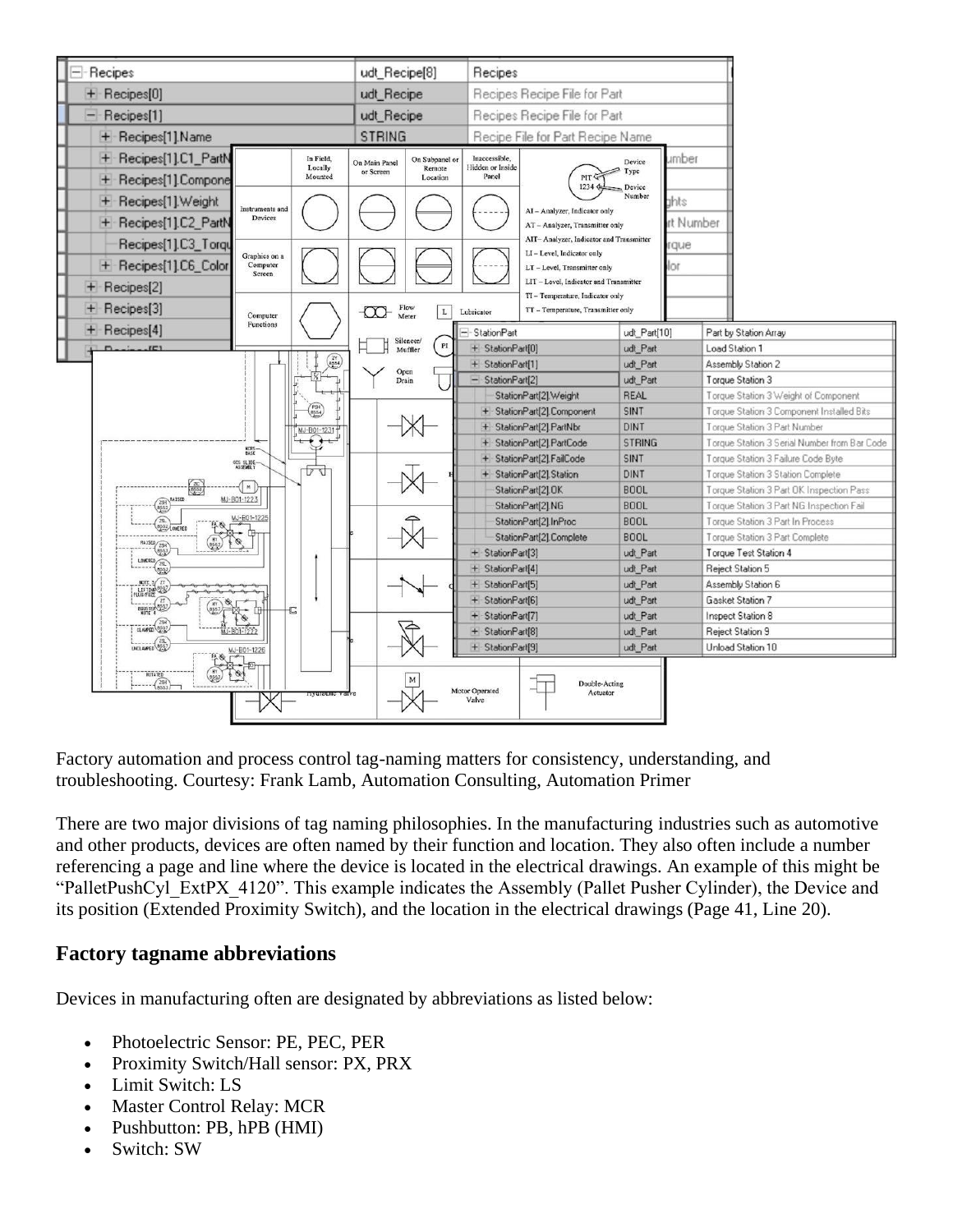- Solenoid Valve: SV
- Control Relay: CR, K
- Motor Starter: MS.

The second school of thought is from process control industries, such as petroleum or chemical processing. Their technicians depend on their process and instrumentation diagrams (P&IDs). Coding guidelines for these are supported by ISA, but may differ from company to company.

These drawings assign unit numbers to assemblies like tanks or skids and loop numbers to the different control components like instruments and sensors.

Because device names are controlled, tag names in the process industries only include the P&ID number rather than the more descriptive method used in manufacturing. These designations are quite different than those used in manufacturing.

For instance, a flow transmitter might be designated as 20-FT-1982-A, where the area is 20, FT is the type of sensor, 1982 is the loop number, and A means there is at least one other redundant device. Because tags can't start with a number on many platforms, the order of characters may be changed, or a letter may be attached before the unit number. The tag for the device above might then be FT\_20\_1982A or d20\_FT\_1982A. This type of tag may not be as descriptive as those used in manufacturing, but a description might be attached reading "Flow Transmitter A for Loop 1982 in Unit 20.

## **Process tag abbreviations**

Devices might use designations like those listed below:

- Flow Transmitter: FT
- Valve: HV, FV
- Limit Switch: LSL (Low), LSH (High)
- Loop Control: FIC, PIC
- Pushbutton/Switch: HS, HIS
- Photoeye, Proximity Switch: ZS
- Motor Starter: M
- Pressure Transmitter: PT, PIT.

The main consideration when creating tagnames is to remember the technician or maintenance person is the customer. The more the programmer can do to help someone find and understand the code, the better.

## **Five tag and address naming tips**

Naming conventions for device or unit tag names matter to aid understanding and speed troubleshooting. Here are five important things to consider when deciding on tag names templates or rules:

- 1. Make names as descriptive as possible as to the function of the tag. Use standardized terms and abbreviations technicians will understand. Add descriptions if necessary.
- 2. Tags will appear in alphabetical and numeric order, so beginning tags with the same function or area letters/numbers is important for organization.
- 3. Use underscores or capitalization wherever necessary to make the tag more readable.
- 4. If the software platform allows for local tags, assign all tags for a particular assembly or program before copying it to duplicate programs. This can save a lot of time.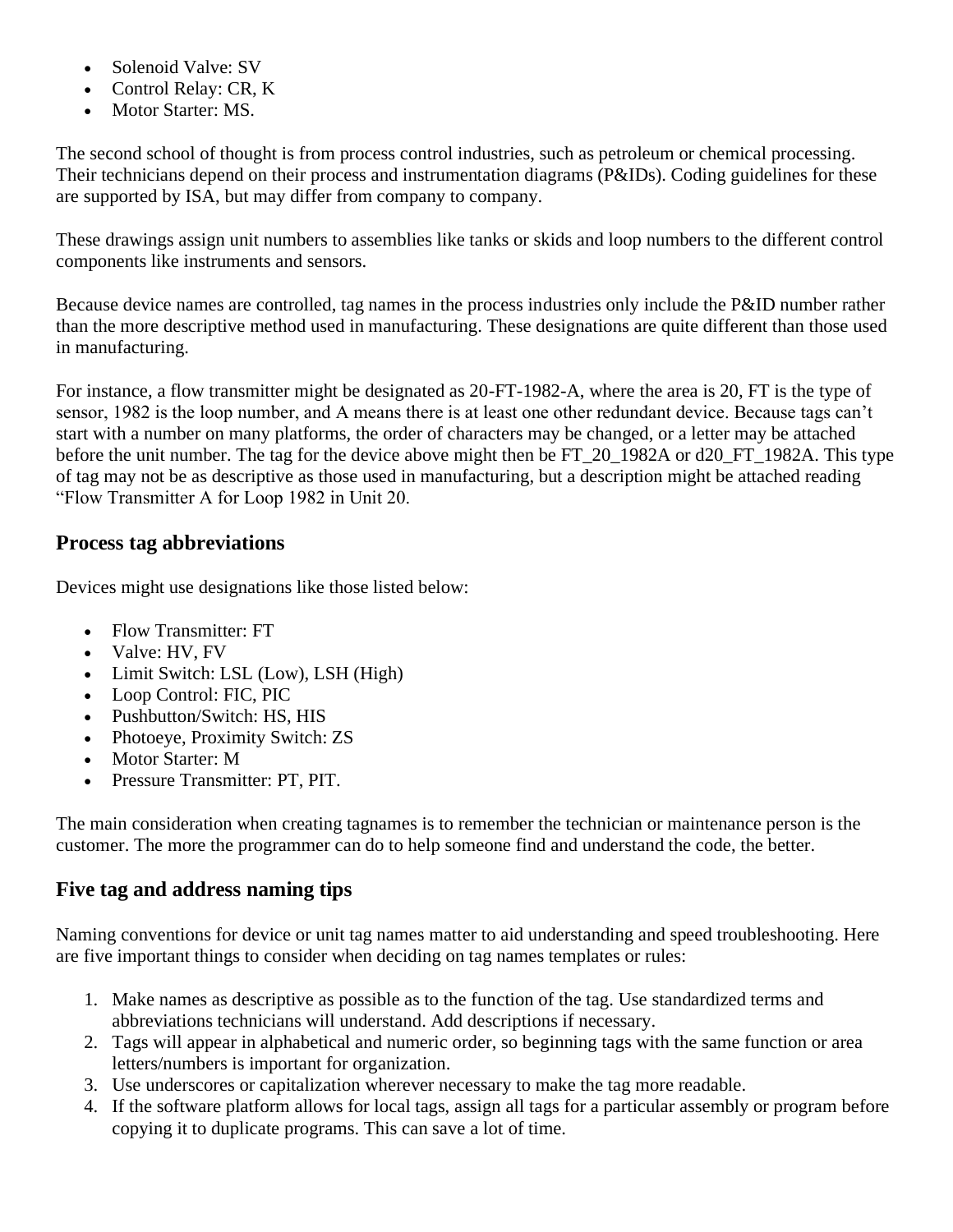5. Use a spreadsheet to create tags. This is easier than typing tags manually into a database. Tags can be incremented and duplicated more easily. PLC platforms allow for easy export/import of tags. This also ensures programmers use the same names as electrical and mechanical designers.

| <b>Actuators</b>       | <b>Mechanism</b> |
|------------------------|------------------|
| Extend – Retract       | Lifts – Fingers  |
| Advance – Return       | Indexer - Shu    |
| Raise – Lower          | Locators – Cla   |
| Advance – Home         | Pre-Stop – En    |
| Rotate CW – Rotate CCW | Elevator - Lift  |
| $On - Off$             |                  |

VEL

= Velocity

 $\equiv$ 

 $\equiv$ 

 $\equiv$ 

uttle lamps ntry Stop

**Machine Sub-Elements** Robots Vision Systems RFID Readers/Writers Conveyor Traffic Control (stops, lifts, etc.) Loaders/Palletizers/Depalletizers Torque Drivers/Screw Drivers Safety Circuits System Control

 $\equiv$ 

 $\equiv$ 

|                 | Note: Numbers in parentheses refer to explanatory notes in Clause 5.3.2 |                         |                  |          |                            |                          |          |                         |             |          |                   |
|-----------------|-------------------------------------------------------------------------|-------------------------|------------------|----------|----------------------------|--------------------------|----------|-------------------------|-------------|----------|-------------------|
|                 |                                                                         |                         |                  |          |                            | Analysis                 |          |                         |             |          |                   |
| AR              |                                                                         | $=$ Excess air          | <b>H2O</b>       |          | $=$ Water                  | O <sub>2</sub>           | $=$      | Oxygen                  | <b>UV</b>   | $=$      | Ultraviolet       |
| CO              | $=$                                                                     | Carbon monoxide         | H <sub>2</sub> S |          | = Hydrogen sulfide         | OP                       | Ξ        | Opacity                 | VIS         | Ξ        | Visible light     |
| CO <sub>2</sub> |                                                                         | = Carbon dioxide        | <b>HUM</b>       |          | = Humidity                 | ORP                      | $\equiv$ | Oxidation reduction     | VISC        | $=$      | Viscosity         |
| COL             |                                                                         | $=$ Color               | IR               |          | $=$ Infrared               | pH                       | Ξ        | Hydrogen ion            |             | $=$      |                   |
| COMB            |                                                                         | $=$ Combustibles        | LC               |          | = Liquid chromatograph     | REF                      | $=$      | Refractometer           |             | $=$      |                   |
| COND            |                                                                         | $=$ Elec. conductivity  | <b>MOIST</b>     | $\equiv$ | Moisture                   | RI                       | $=$      | Refractive index        |             | $=$      |                   |
| DEN             |                                                                         | $=$ Density             | <b>MS</b>        | $=$      | Mass spectrometer          | ТC                       | Ξ        | Thermal conductivity    |             | $=$      |                   |
| GC              |                                                                         | = Gas chromatograph     | <b>NR</b>        | $=$      | Near infrared              | <b>TDL</b>               | $=$      | Tunable diode laser     |             | $=$      |                   |
|                 |                                                                         |                         |                  |          |                            | Flow                     |          |                         |             |          |                   |
| CFR             | $\equiv$                                                                | Constant flow regulator | OP               | $\equiv$ | Orifice plate              | PT                       | $=$      | Pitot tube              | <b>VENT</b> | $\equiv$ | Venturi tube      |
| CONE            |                                                                         | $=$ Cone                | OP-CT            |          | $=$ Corner taps            | PV                       | $=$      | Pitot venturi           | <b>VOR</b>  | $=$      | Vortex Shedding   |
| COR             |                                                                         | $=$ Coriollis           | $OP-CQ =$        |          | Circle quadrant            | SNR                      |          | $=$ Sonar               | <b>WDG</b>  | $=$      | Wedge             |
| <b>DOP</b>      |                                                                         | $=$ Doppler             | OP-E             |          | = Eccentric                | SON                      |          | Sonic                   |             | $=$      |                   |
| <b>DSON</b>     |                                                                         | = Doppler sonic         | OP-FT            |          | $=$ Flange taps            | <b>TAR</b>               | $\equiv$ | Target                  |             |          |                   |
| <b>FLN</b>      |                                                                         | $=$ Flow nozzle         | OP-MH            | $\equiv$ | Multi-hole                 | THER                     | $\equiv$ | Thermal                 |             |          |                   |
| <b>FLT</b>      |                                                                         | $=$ Flow tube           | OP-P             |          | $=$ Pipe taps              | <b>TTS</b>               | $=$      | Transit time sonic      |             | $=$      |                   |
| LAM             |                                                                         | $=$ Laminar             | OP-VC            |          | $=$ Vena contracta taps    | <b>TUR</b>               | $=$      | Turbine                 |             | $=$      |                   |
| MAG             |                                                                         | $=$ Magnetic            | PD               |          | Positive displacement      | US                       |          | = Ultrasonic            |             | Ξ        |                   |
|                 |                                                                         |                         |                  |          |                            | Level                    |          |                         |             |          |                   |
| CAP             |                                                                         | $=$ Capacitance         | GWR              |          | = Guided wave radar        | <b>NUC</b>               |          | $=$ Nuclear             | US          |          | = Ultrasonic      |
| d/p             |                                                                         | = Differential pressure | LSR              |          | $=$ Laser                  | <b>RAD</b>               |          | $=$ Radar               |             | $=$      |                   |
| DI              |                                                                         | $=$ Dielectric constant | MAG              |          | $=$ Magnetic               | <b>RES</b>               |          | = Resistance            |             | $\equiv$ |                   |
| DP              |                                                                         | = Differential pressure | <b>MS</b>        |          | = Magnetostrictive         | SON                      |          | $=$ Sonic               |             | $=$      |                   |
|                 |                                                                         |                         |                  |          |                            | Pressure                 |          |                         |             |          |                   |
| ABS             |                                                                         | $=$ Absolute            | <b>MAN</b>       | $\equiv$ | Manometer                  | VAC                      | H        | Vacuum                  |             |          |                   |
| AVG             |                                                                         | $=$ Average             | P-V              |          | = Pressure-vacuum          |                          |          |                         |             | Ξ        |                   |
| <b>DRF</b>      |                                                                         | $=$ Draft               | SG               |          |                            |                          | $\equiv$ |                         |             | $=$      |                   |
|                 |                                                                         |                         |                  |          | $=$ Strain gage            |                          |          |                         |             |          |                   |
| <b>BM</b>       |                                                                         | $= Bi$ -metallic        | <b>RTD</b>       |          |                            | Temperature              |          |                         | <b>TRAN</b> |          |                   |
| IR              |                                                                         |                         | <b>TC</b>        |          | = Resistance temp detector | <b>TCK</b><br><b>TCT</b> |          | = Thermocouple type K   |             | $=$      | $=$ Transistor    |
|                 |                                                                         | $=$ Infrared            |                  |          | = Thermocouple             |                          |          | $=$ Thermocouple type T |             |          |                   |
| <b>RAD</b>      |                                                                         | $=$ Radiation           | <b>TCE</b>       |          | = Thermocouple type E      | <b>THRM</b>              |          | $=$ Thermistor          |             | $\equiv$ |                   |
| <b>RP</b>       |                                                                         | = Radiation pyrometer   | <b>TCJ</b>       |          | = Thermocouple type J      | <b>TMP</b>               |          | = Thermopile            |             | $\equiv$ |                   |
|                 |                                                                         |                         |                  |          |                            | <b>Miscellaneous</b>     |          |                         |             |          |                   |
|                 |                                                                         | Burner, Combustion      |                  |          | Position                   |                          |          | Quantity                |             |          | Radiation         |
| FR              | H                                                                       | Flame rod               | CAP              | $=$      | Capacitance                | PE                       | $=$      | Photoelectric           | α           | $=$      | Alpha radiation   |
| <b>IGN</b>      |                                                                         | $=$ Igniter             | EC               |          | = Eddy current             | <b>TOG</b>               | $\equiv$ | Toggle                  | β           | $=$      | Beta radiation    |
| IR              | $\equiv$                                                                | Infrared                | <b>IND</b>       | $=$      | Inductive                  |                          | $\equiv$ |                         | γ           | Ξ        | Gamma radiation   |
| TV              | $=$                                                                     | Television              | LAS              |          | $=$ Laser                  |                          | Ξ        |                         | n           | $\equiv$ | Neutron radiation |
| UV              | $\equiv$                                                                | Ultraviolet             | MAG              | $=$      | Magnetic                   |                          |          |                         |             | $=$      |                   |
|                 | $\equiv$                                                                |                         | <b>MECH</b>      | $=$      | Mechanical                 |                          |          |                         |             | $\equiv$ |                   |
|                 | $=$                                                                     |                         | OPT              | $=$      | Optical                    |                          | $=$      |                         |             | $=$      |                   |
|                 | $=$                                                                     |                         | <b>RAD</b>       |          | $=$ Radar                  |                          | $\equiv$ |                         |             | $=$      |                   |
|                 | $\equiv$                                                                |                         |                  | $\equiv$ |                            |                          | $=$      |                         |             | $=$      |                   |
|                 |                                                                         | Speed                   |                  |          | Weight, Force              |                          |          |                         |             |          |                   |
| ACC             | $=$                                                                     | Acceleration            | LC               |          | Load cell                  |                          | $\equiv$ |                         |             | $=$      |                   |
| ЕC              | $\equiv$                                                                | Eddy current            | SG               | $=$      | Strain gauge               |                          | $\equiv$ |                         |             | Ξ        |                   |
| <b>PROX</b>     | $=$                                                                     | Proximity               | WS               |          | = Weigh scale              |                          | $\equiv$ |                         |             | $=$      |                   |

 $\equiv$ 

 $\equiv$